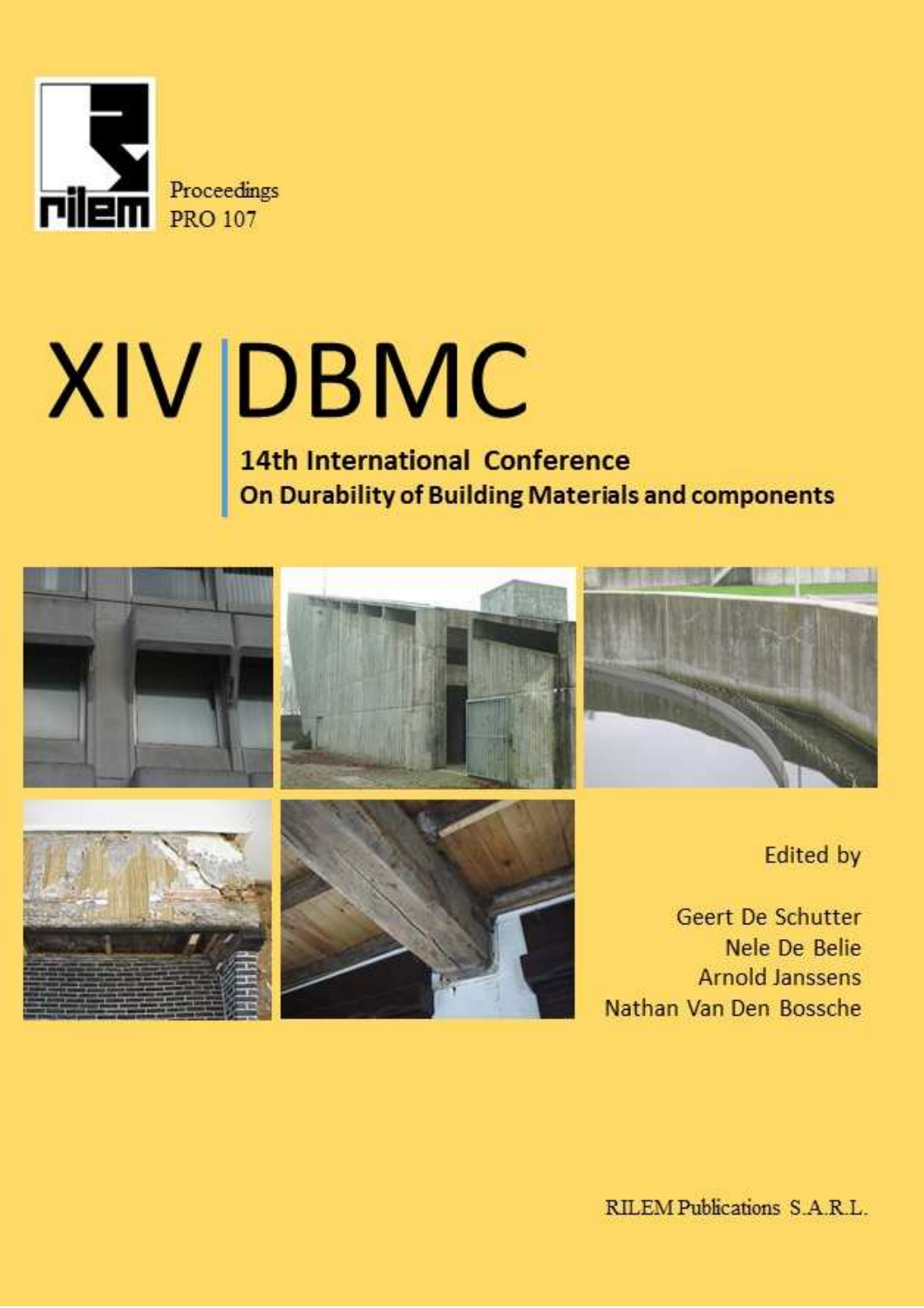# **Design of UHPC-AAC light-weight composite façade elements for refurbishment**

MICCOLI Lorenzo<sup>1,a\*</sup>, FONTANA Patrick<sup>1,b</sup>, KREFT Oliver<sup>2,c</sup>, PIETRUSZKA Barbara<sup>3,d</sup>, ŁUKASZEWSKA Agnieszka<sup>4,e</sup> and KLINGE Andrea<sup>5,f</sup>

<sup>1</sup>Bundesanstalt für Materialforschung und –prüfung (BAM), Division Building Materials, Unter den Eichen 87, 12205 Berlin, Germany

<sup>2</sup>Xella Technology and Research, Hohes Steinfeld 1, 14797 Kloster Lehnin, Germany

<sup>3</sup>Building Research Institute, Filtrowa 1, 00-611 Warsaw, Poland

<sup>4</sup>Pre Fasada, Cementowa 5-9, 80-298 Gdańsk, Poland

<sup>5</sup>Roswag Architekten, Schlesische Straße 26, 10997 Berlin, Germany

<sup>a</sup>lorenzo.miccoli@bam.de, <sup>b</sup>patrick.fontana@bam.de, <sup>c</sup>oliver.kreft@xella.com, <sup>d</sup>b.pietruszka@itb.pl, <sup>e</sup>a.lukaszewska@prefasada.pl, <sup>f</sup>klinge@zrs-berlin.de

\*corresponding author

**Keywords:** composite panels, ultra-high performance concrete, autoclaved aerated concrete, thermal behaviour, production technology

**Abstract.** The aim of this study was to develop a lightweight composite façade element for refurbishment of existing façades. It was crucial to minimize the thermal bridges and to undercut the thermal requirement of the system existing façade new element. The awareness of the environmental impact of the building sector is increasing. In this context, ultra-high performance concrete (UHPC) materials are shown to be promising alternatives with advantages such as lower embodied energy and reduced environmental impact. Predictions suggest that UHPC composite elements for building envelopes could have other benefits such as an increased service life, optimized use of building area due to thinner elements and minimized maintenance due to the absence of reinforcement or use of non-corrosive reinforcing materials such as carbon fibers. In this framework, composite elements have been developed combining an autoclaved aerated concrete insulation layer with an external UHPC supporting layer. The results show that the lightweight composite element has a good performance in term of thermal transmittance and minimization of thermal bridges.

# **1. Introduction**

The purpose of an adequate building envelope is protection against moisture ingress, heat loss in winter, excessive heating in summer and noise. Components for the interior should be able to buffer heat and humidity peaks and prevent pollutants and noise. Solutions for components for building envelope have to be durable, energy-efficient and affordable. In this framework the development of façade elements for refurbishment comprising ultra-high performance concrete (UHPC) in combination with autoclaved aerated concrete (AAC) are presented. The use of a mineral heat insulation material allows increasing the fire resistance of the composite elements in comparison to the performance provided by the insulation in expanded polystyrene insulation (EPS). The aim was to develop a non-load bearing element to be applied to an existing façade able to undercut the current thermal requirements. The main design criteria were related to the minimization of the thermal bridges, reaching a thermal transmittance of  $0.15 \text{ W/(m}^2 \cdot \text{K)}$  (existing wall + façade element for refurbishment) in order to be marketable also in the long term. The exceptional properties of UHPC are the result of a high packing density based on an optimized particle size distribution and significant reduction of water in the cement paste compared to ordinary concrete [1][2]. The workability of UHPC is adjusted by adding highly efficient plasticisers, obtaining mixes capable to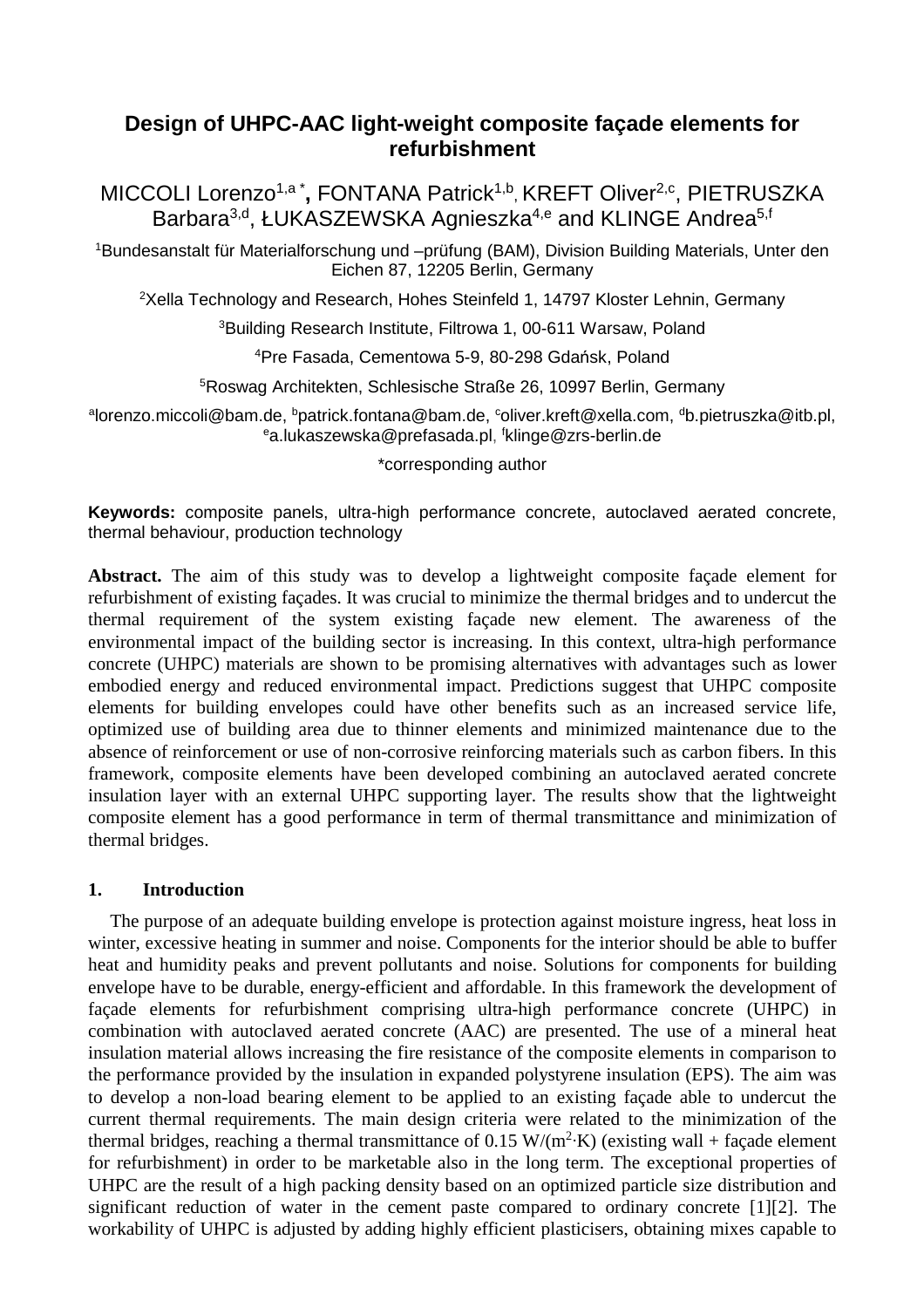flow or even with self-compacting properties. The very high density of the material is of course beneficial to its durability. Numerous studies showed that due to the limited adsorption of moisture and negligible moisture transport the resistance of UHPC against any kind of deterioration mechanism is drastically increased compared to normal concrete. In the case of building envelopes, the excellent resistance against freeze-thaw attack and penetration of chloride ions in marine environments is a particular advantage [3][4][5]. UHPC was already applied successfully to building constructions, such as lightweight roof constructions, façade elements [6][7][8] and protection panels [9]. In this study, light weight AAC with a dry density between 85 and 95 kg/m<sup>3</sup> was employed. This material provides a low thermal conductivity in combination with mechanical properties adequate for the use as insulation layer in composite elements [10]. In the first part of this study the characteristics of the main components together with the key phases of the production technology are presented. In the second part the thermal behavior of the façade element was assessed.

## **2. Façade element components**

The general idea is to realise the external UHPC shell as a box-shaped element (Fig. 1). Due to the support from the edges of the box no shear forces are generated in the UHPC-AAC interface during transport and service life. Thus, no additional connectors are necessary, provided that the bond between UHPC and AAC is sufficiently high to prevent from detachment of the layers when the composite element is tilted after demoulding and during transport. Moreover, the edges are forming a frame and improve the stiffness of the box-shaped element, allowing decreasing the thickness of the exterior UHPC layer. In the corners, the cross section of the frame is broadened to include the assemblies for anchoring and transport/mounting. Table 1 gives an overview of the geometry of the façade element. The design was based on load assumptions required by Eurocode 2 [11]. In particular, a wind speed of 44 m/s equivalent to a wind load of 1.66 kN/m<sup>2</sup> was considered. Details of the structural behavior of the façade element are reported elsewhere [12].



Fig. 1. Non-load bearing façade element for refurbishment (size in cm).

| Length | Height | UHPC ext. layer | AAC insulation | Total thickness | Weight | Weight                         |
|--------|--------|-----------------|----------------|-----------------|--------|--------------------------------|
| [cm]   | [cm]   | thickness [cm]  | thickness [cm] | [cm]            | [kg]   | $\left[\mathrm{kg/m^2}\right]$ |
| 480    | 300    | 3.5             | 26.5           | 30.0            | 1880   | 125                            |

Table 1. Geometrical parameters of the façade element for refurbishment.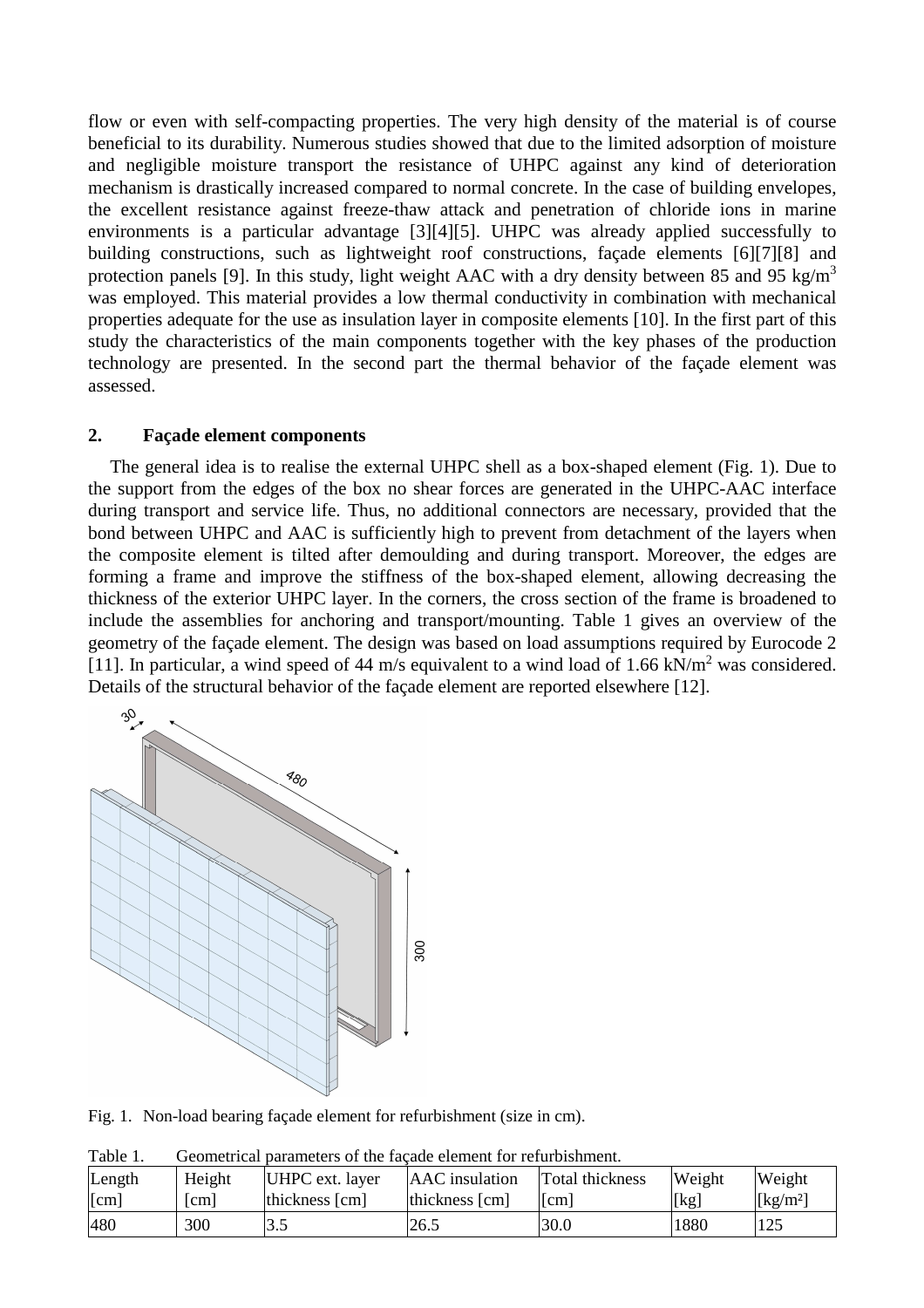#### **2.1 UHPC**

Due to the extraordinary high strength and the high density of UHPC, it is possible to produce very thin and durable façade elements. The use of UHPC for light-weight elements would reduce the environmental impact in relation to manufacturing, transport and installation processes. The UHPC adopted is based on Dyckerhoff Nanodur® technology. Nanodur compound contains ultrafine components (Portland cement, blast furnace slag, quartz, synthetic silica) smaller than 250 µm that are dry mixed intensively. In this way the homogeneity and dense packing of the particles is reliably achieved and the wet mixing process of the UHPC with a standard concrete mixer is simplified significantly (Table 2). Nanodur cement is a CEM II B-S 52.5 R according to the standards [13].

| ***** <i>*</i> *<br><u>composition of eith e minited and commed achieve</u> |                                   |                      |                                |                                |  |  |  |
|-----------------------------------------------------------------------------|-----------------------------------|----------------------|--------------------------------|--------------------------------|--|--|--|
| Nanodur <sup>®</sup> Compound 5941                                          | Sand                              | Superplasticiser     | Water                          | Dry density                    |  |  |  |
| $\left[\text{kg/m}^3\right]$                                                | $\left[\mathrm{kg/m^{31}}\right]$ | [kg/m <sup>3</sup> ] | $\left[\mathrm{kg/m^3}\right]$ | $\left[\mathrm{kg/m^3}\right]$ |  |  |  |
| 1050                                                                        | . 150                             | 17.9                 | 178.5                          | 2440                           |  |  |  |

Table 2. Composition of UHPC mixtures and obtained density.

Further reduction of embodied energy was achieved by replacement of Portland cement with less energy intensive types of cement or supplementary cementitious materials (SCM) originating also from industrial residuals. Solutions are referred to minimum compressive strength of 100 MPa for non-load bearing applications and high quality of the formed UHPC surface. With screening tests three superplasticizers were identified for optimum workability of the fresh UHPC. Shrinkage of the UHPC was identified as potential problem with regard to bond behaviour and large sizes of composite elements. With the use of a shrinkage-reducing admixture promising results were obtained.

# **2.2 AAC**

The material structure of AAC is characterized by a solid skeleton and aeration pores being formed during the aluminum-driven expansion of the slurry. The solid skeleton consists of hydrothermally synthesized crystalline calcium-silicate-hydrates (thereof mainly tobermorite) and, moreover, minor contributions of unreacted sand. The foam-like structure of AAC, with its solid skeleton acting as partitioning walls between the aeration pores [14], leads to an optimum correlation between weight and compressive strength. Millions of aeration pores lead to a low thermal conductivity making AAC a good thermal insulating material. Thermal conductivity depends on temperature, density, structure (porosity) and chemical nature of the material. In AAC, it is largely a function of density and moisture content as shown in [15]. For this reason, improvements of the thermal performance of AAC had been mainly achieved by reducing the dry density (Fig. 3a). Although the strength of the remaining solid skeleton could be steadily improved in the last decades, decreasing the dry density by trend leads to losses in the compressive strength (Fig. 3b). In other words, the material properties of AAC always represent a compromise of mechanical and thermal properties. In case of a certain minimum mechanical requirement, options for reducing the thermal conductivity are limited. The lowest range of thermal conductivity (declared values,  $\lambda_{10, \text{dry}}$ , in the range of 0.042–0.047 W/(m·K) [10][16] was accomplished at dry densities between 85 and 115 kg/m<sup>3</sup>. Due to its extremely low mass, such light-weight-AAC is a pure insulation material without any load bearing capacity (Table 3). The difference is only the dry density, being achieved by altering the amount of aluminum (the more aluminum the lower the dry density).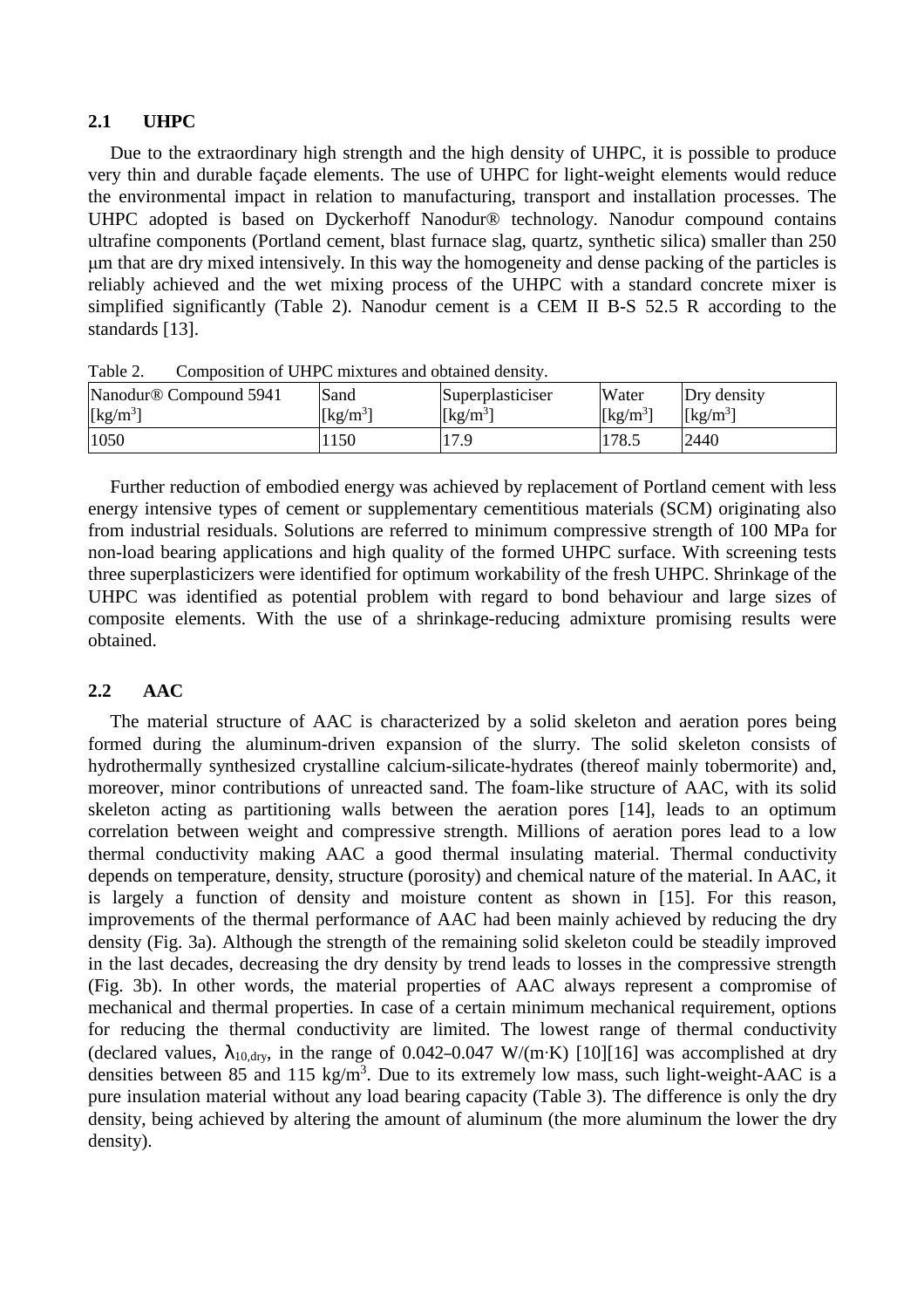

Fig. 2. Correlation between AAC dry density and: thermal conductivity (a); compressive strength (b).

| Table J.                       | Composition of <i>TVT</i> C mixtures and obtained density. |                              |                                                                                                |                                            |                                  |                                |
|--------------------------------|------------------------------------------------------------|------------------------------|------------------------------------------------------------------------------------------------|--------------------------------------------|----------------------------------|--------------------------------|
| Cement                         | Sand                                                       | Quick lime                   | Anhydrite/                                                                                     | Mineral aggregate   Aluminium <sup>a</sup> |                                  | Dry density                    |
| $\left[\mathrm{kg/m^3}\right]$ | $\left[\frac{\text{kg}}{\text{m}^3}\right]$                | $\left[\text{kg/m}^3\right]$ | gypsum $\left[\frac{\text{kg}}{\text{m}^3}\right]$ $\left[\frac{\text{kg}}{\text{m}^3}\right]$ |                                            | $\left[\mathrm{kg/m^{3}}\right]$ | $\left[\mathrm{kg/m^3}\right]$ |
| $250 - 500$                    | $1250 - 400$                                               | $50 - 250$                   | $30 - 70$                                                                                      | $100 - 200$                                | $5 - 8$                          | $85 - 115$                     |

Table 3. Composition of AAC mixtures and obtained density.

<sup>a</sup> Used as porosing agent/blowing agent.

#### **3. Production technology**

#### **3.1 Manufacturing of UHPC boxes**

The purpose of this section is to present the product technology used for producing UHPC-AAC composite elements. First trials were dedicated to the one-step production of the box-shaped UHPC elements, i.e. the exterior UHPC layer and the upturning edges are cast with a single concrete batch. For this purpose a 'floating body' was adopted. The protection of the floating body against buoying upwards requires accurate measures when full hydrostatic pressure is considered. In the case of fullscale elements, where the buoyancy may reach high values, it might be too complex to accurately fix the floating bodies. Therefore, in a second approach, further trials were dedicated to a two-step production procedure of the UHPC box with the upturning edges of the box being cast on top of the exterior layer after initial hardening (Fig. 6). One day after the cast of the exterior layer the upturning edges were cast. The UHPC was poured into the gap between the rigid frames of the formwork at one corner of the formwork. The UHPC was easily flowing around. More details of this procedure are reported in a previous study [17].



Fig. 3. Procedure for two-step production of box-shaped UHPC elements: (a) cast of exterior layer; (b) placement of a rigid frame as internal formwork on hardened exterior layer; (c) cast of upturning edges.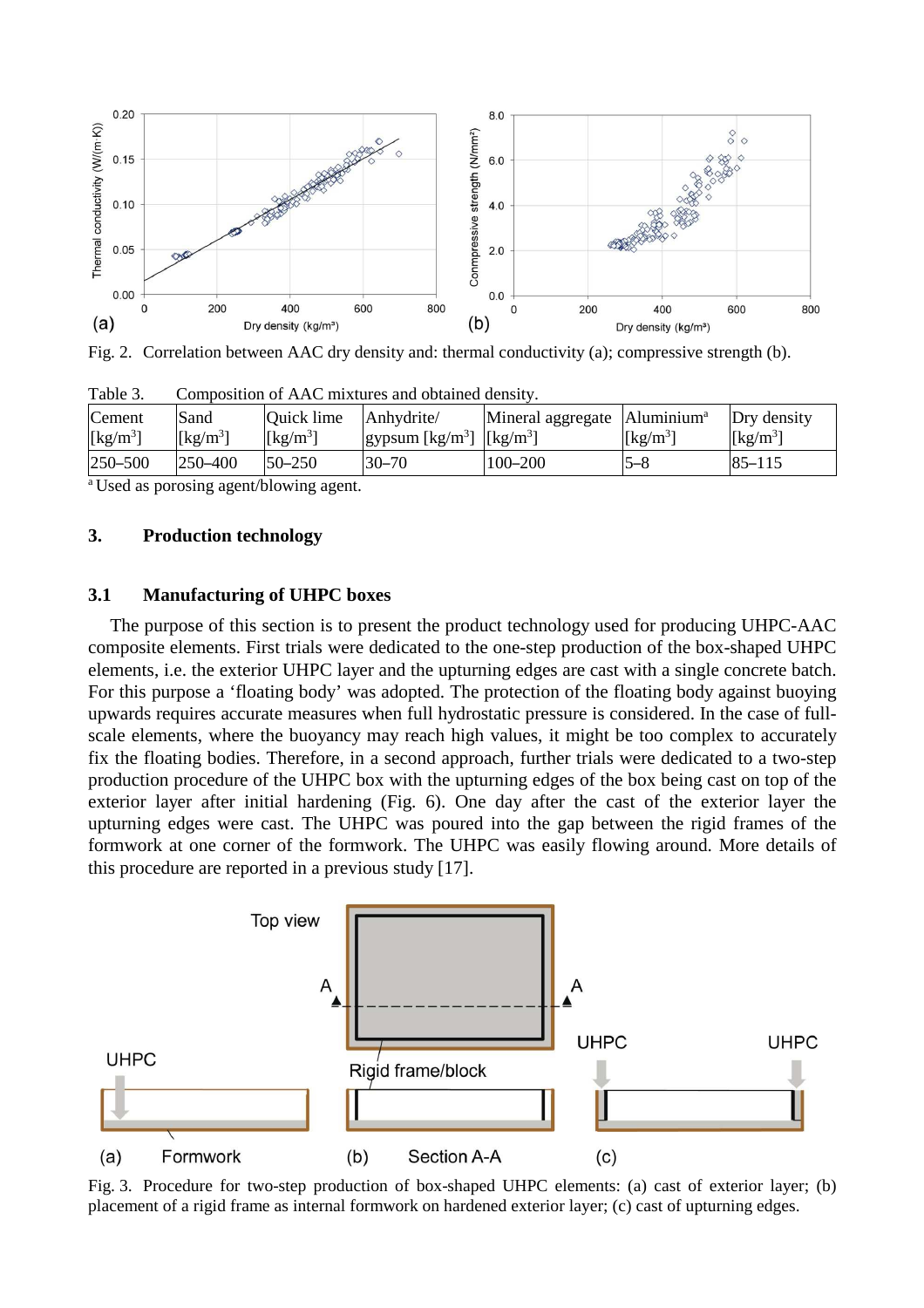Due to the two-step manufacturing procedure the UHPC boxes cannot be regarded as monolithic like in the case of the one-step manufacturing. In fact, a distinct layering was observed, visible as a joint between exterior UHPC layer and upturning edges (Fig. 7). In order to evaluate the bond strength between the two UHPC layers, preliminary shear and pull-off tests were performed.



Fig. 4. UHPC box manufactured with the two-step procedure: joint between exterior UHPC layer and upturning edges.

## **3.2 Manufacturing of insulation**

Two different approaches for the application of the insulation were applied. The first one involved casting AAC onto prefabricated UHPC layer, whereas the second one was based on gluing prefabricated AAC blocks (60 cm  $\times$  40 cm  $\times$  18 cm) onto UHPC surface by using mineral base mortar as an adhesive. In the first approach the UHPC boxes were filled with fresh AAC slurries so that the swelling process induced by the reaction of the aluminium and the set of the AAC occurred inside the UHPC boxes. After 24 hours the elements were autoclaved. After autoclaving two AAC composites samples revealed severe crack formation, presumably as a consequence of differences in thermal strain between the AAC insulation layer and the encasing UHPC box. The observed results suggest that the pursued strategy of manufacturing UHPC-AAC façade element is not suitable for AAC with dry densities  $\geq 175 \text{ kg/m}^3$ . It is assumed that the observed cracks both in the AAC and in the UHPC box are a consequence of a restrained thermal dilation of the material in particular during the cooling phase of the autoclaving process, resulting in tensile stresses. The autoclaving of the UHPC-AAC composite elements showed disadvantages related to: weak bond between UHPC and AAC; detachment of the external UHPC layer (cast in the first step) from the upturning edges (cast in the second step); a diffused colour change (not uniform) on the UHPC surface after autoclaving. For these reasons the production technology focused on a more reliable production process based on AAC blocks (Table 4) glued on the UHPC layer. The AAC blocks are glued on the back side of the exterior UHPC layer with a rapidly hardening mineral-based adhesive with low shrinkage. The tests confirmed a good adhesion between AAC blocks and the UHPC layer.

|          | Parameter   Dry density        | Declared                   |             | Compressive   Water vapour | Water                         | Water                          |
|----------|--------------------------------|----------------------------|-------------|----------------------------|-------------------------------|--------------------------------|
|          | $\left[\mathrm{kg/m^3}\right]$ | thermal                    | strength    | diffusion                  | absorption                    | absorption                     |
|          |                                | conductivity               | [MPa]       | resistance                 | $\lceil \text{kg/m}^2 \rceil$ | $\left[\mathrm{kg/m^2}\right]$ |
|          |                                | $\lambda_{10, \text{dry}}$ |             | coefficient [-]            |                               |                                |
|          |                                | $[W/(m\cdot K)]$           |             |                            |                               |                                |
| Standard | EN 1602 [18]                   | EN 12667 [19]              | EN 826 [20] |                            | EN 1609 [21]                  | EN 12087 [22]                  |
| Value    | $85 - 95$                      | 0.039                      | > 0.2       |                            |                               | $\leq$ 3                       |

Table 4. Material properties of light weight AAC blocks 042 according to [10].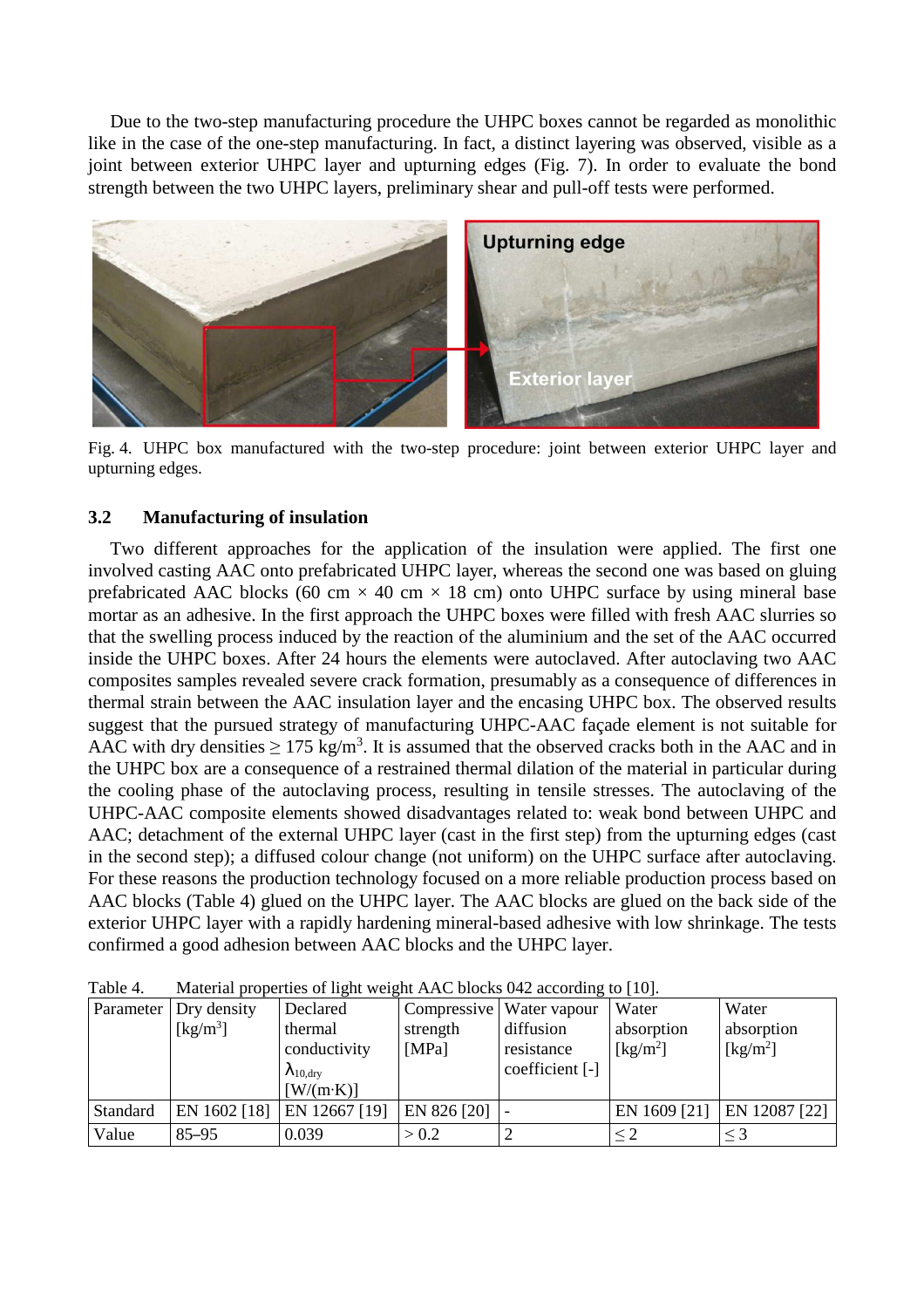#### **4. Thermal performance**

Following the targets of the European Commission related to the primary energy demand for buildings by 31<sup>st</sup> December 2020 all new constructions shall be nearly zero-energy buildings (NZEB). In this framework the goal of façade elements here proposed is therefore to achieve or undercut a thermal transmittance of 0.15  $W/(m^2)$ . A first assessment of the thermal behaviour of the composites elements was carried out considering the physical and thermal properties reported in Table 5. The goal of thermal modelling was to calculate the thermal behaviour of the façade element, i.e. overall thermal transmittance. The thermal transmittance of the façade element was calculated according to EN ISO 6496 [23] applying 3D Physibel software [24]. The temperature distribution (isotherms) for the façade element is presented in Fig. 5. The values of thermal transmittance are reported in Table 6.

| Component   | Function          | $Dry$ density $\left[\frac{kg}{m^3}\right]$ | Thermal conductivity $[W/(m \cdot K)]$ |
|-------------|-------------------|---------------------------------------------|----------------------------------------|
| <b>UHPC</b> | <b>Structural</b> | 2440                                        | ن د                                    |
| <b>AAC</b>  | Insulation        | 90                                          | $0.042^{\rm a}$                        |

Table 5. Physical and thermal properties of the materials used.

<sup>a</sup>The thermal conductivity of 0.042 W/(m·K) was used as design value; it corresponds to declared dry thermal conductivity  $\lambda_{10, \text{ dry}} \leq 0.0392 \text{ W/(m·K)}$  [10].



Fig. 5. Temperature distribution of the façade element.

| <b>TUDIO 0.</b><br>vances of thormal transmittance of the negate cientent for refutershingin. |                                                         |                               |  |  |  |  |
|-----------------------------------------------------------------------------------------------|---------------------------------------------------------|-------------------------------|--|--|--|--|
| Total thermal transmittance                                                                   | Thermal transmittance in the central part $ ^a\Delta U$ |                               |  |  |  |  |
| $\left[\frac{\text{W}}{\text{m}^2}\cdot\text{K}\right]$                                       | $[ W/(m^2 \cdot K) ]$                                   | $\left[\frac{W}{m^2}K\right]$ |  |  |  |  |
| 0.23                                                                                          | 0.15                                                    | 0.08                          |  |  |  |  |

Table 6. Values of thermal transmittance of the façade element for refurbishment.

<sup>a</sup>The difference ∆U is due to the heat lost at the edges of the façade element.

To validate the efficiency of the thermal solution developed on the existing façade it was compared the thermal behaviour of typical wall types in Poland (years of construction 1970**–**1995) before and after a potential intervention using the UHPC-AAC composite element. According to polish regulations newly constructed buildings need to minimize their energy consumption down to 90–120 kWh/m<sup>2</sup> per year and meet a thermal transmittance for external walls of 0.30 W/(m<sup>2</sup>·K) (Table 7). However, from the 1<sup>st</sup> of January 2014 polish building regulations [25] gradually decreasing these values to achieve respectively 65 kWh/m**<sup>2</sup>** per year and thermal transmittance of 0.20 W/( $m^2$ ·K) in 2021.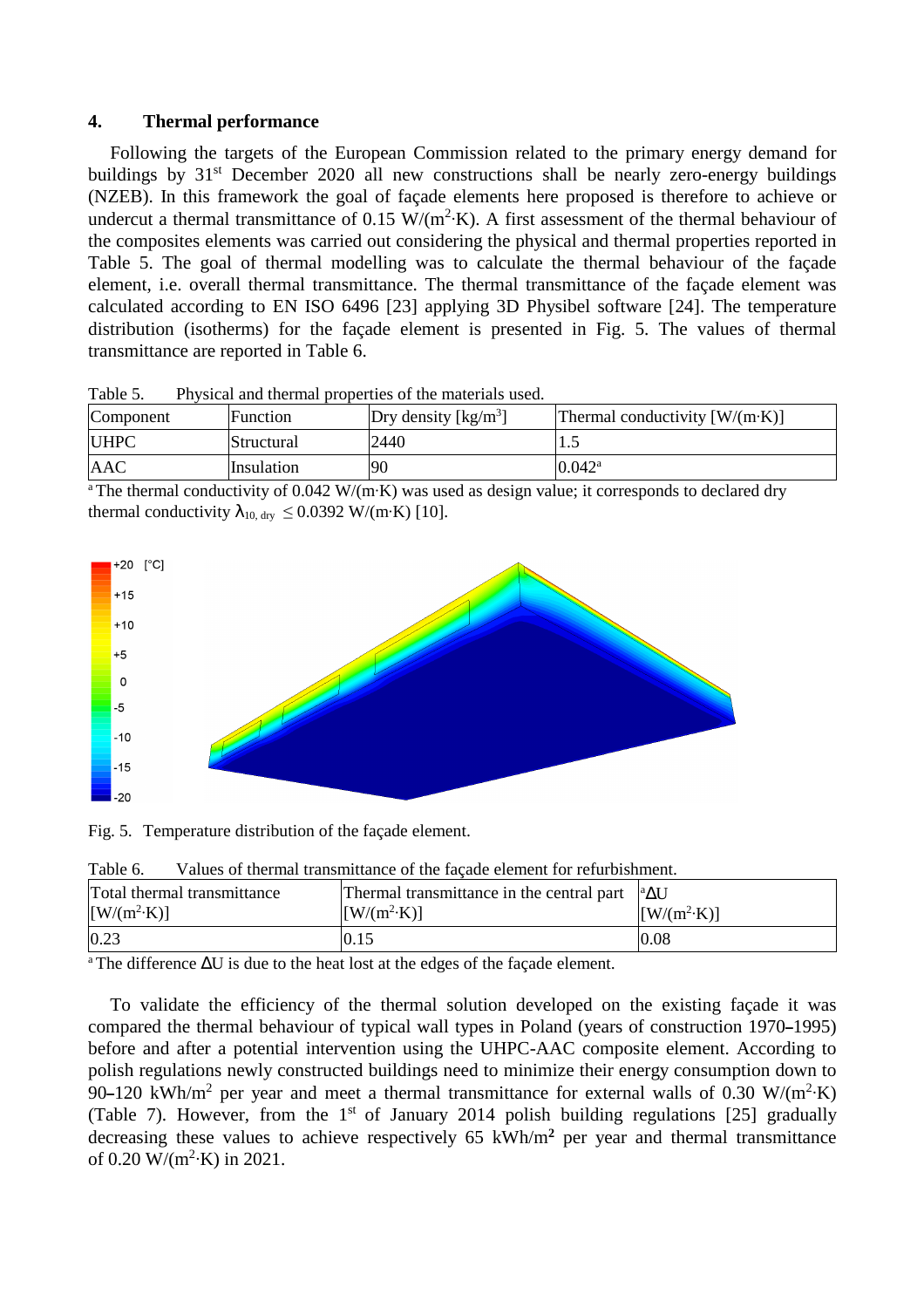| Time of<br>construction | National standards and guidelines Thermal transmittance for Average energy consumption | external wall $[W/(m^2 \cdot K)]$   per year $[kWh/m^2]$ |     |
|-------------------------|----------------------------------------------------------------------------------------|----------------------------------------------------------|-----|
| Jan 2014-<br>Dec 2016   | Updated technical standards for<br>the buildings                                       | 0.25                                                     | 105 |
| Jan 2017-<br>Dec 2020   | Updated technical standards for<br>the buildings                                       | 0.23                                                     | 85  |
| $>$ Jan 2021            | Updated technical standards for<br>the buildings                                       | 0.20                                                     | 65  |

Table 7. National requirements for values of thermal transmittance depending on the construction time of buildings.

Below a selection of typical external wall types of buildings, which need to be refurbished, are presented and characterized (Tables 8–10). The results show that in both cases the use of the UHPC-AAC composite element allows to undercut considerably the thermal requirements. In all cases the refurbished façade reached a value of thermal transmittance of  $0.12 \text{ W/(m}^2 \cdot \text{K})$ . These results allowed an improvement in the range of 72–79% in comparison to the initial values before refurbishment.

Table 8. Existing wall type 1 in Poland.

|                                                                                                                                                       | <b>Year of construction</b>                     | <b>Building overview</b> |                                              | <b>Externall wall sketch</b>                                      |  |
|-------------------------------------------------------------------------------------------------------------------------------------------------------|-------------------------------------------------|--------------------------|----------------------------------------------|-------------------------------------------------------------------|--|
|                                                                                                                                                       | 1970-1985                                       |                          |                                              |                                                                   |  |
| <b>Technology of construction</b>                                                                                                                     |                                                 |                          |                                              |                                                                   |  |
| Building constructed in an industrialized<br>prefabricated technology. Materials used are: foam<br>concrete blocks, gravel concrete, EPS and plaster. |                                                 |                          |                                              |                                                                   |  |
|                                                                                                                                                       | <b>Before intervention</b>                      |                          |                                              |                                                                   |  |
|                                                                                                                                                       | No. Material type                               | Thickness<br>[cm]        | Thermal<br>conductivity<br>$[W/(m \cdot K)]$ | <sup>b</sup> Wall thermal<br>transmittance<br>$[W/(m^2 \cdot K)]$ |  |
| $\mathbf{1}$                                                                                                                                          | Internal layer of plaster                       | 1.0                      | 0.82                                         |                                                                   |  |
| $\overline{c}$                                                                                                                                        | Gravel concrete blocks                          | 15.0                     | 1.3                                          |                                                                   |  |
| 3                                                                                                                                                     | Cellular lightweight concrete                   | 15.0                     | 0.35                                         | 0.52                                                              |  |
| $\overline{4}$                                                                                                                                        | <b>EPS</b>                                      | 5.0                      | 0.042                                        |                                                                   |  |
| 5                                                                                                                                                     | External finishing layer of cement-lime plaster | 1.0                      | 0.82                                         |                                                                   |  |
|                                                                                                                                                       | <b>After intervention</b>                       |                          |                                              |                                                                   |  |
| $\mathbf 1$                                                                                                                                           | Internal layer of plaster                       | 1.0                      | 0.82                                         |                                                                   |  |
| $\overline{2}$                                                                                                                                        | Gravel concrete blocks                          | 15.0                     | 1.3                                          |                                                                   |  |
| 3                                                                                                                                                     | Cellular lightweight concrete                   | 15.0                     | 0.35                                         |                                                                   |  |
| $\overline{4}$                                                                                                                                        | <b>EPS</b>                                      | 5.0                      | 0.042                                        | 0.12                                                              |  |
| 5                                                                                                                                                     | External finishing layer of cement-lime plaster | 1.0                      | 0.82                                         |                                                                   |  |
| 6                                                                                                                                                     | <b>UHPC</b>                                     | 3.5                      | 1.5                                          |                                                                   |  |
| $\overline{7}$                                                                                                                                        | <b>AAC</b>                                      | 26.5                     | 0.042                                        |                                                                   |  |

<sup>b</sup>The linear and point thermal transmittance are not included in the wall U values.  $R_{si} = 0.13$  m<sup>2</sup> $\cdot$  K/W;  $R_{se} =$  $0.04 \text{ m}^2$ ·K/W according to [23].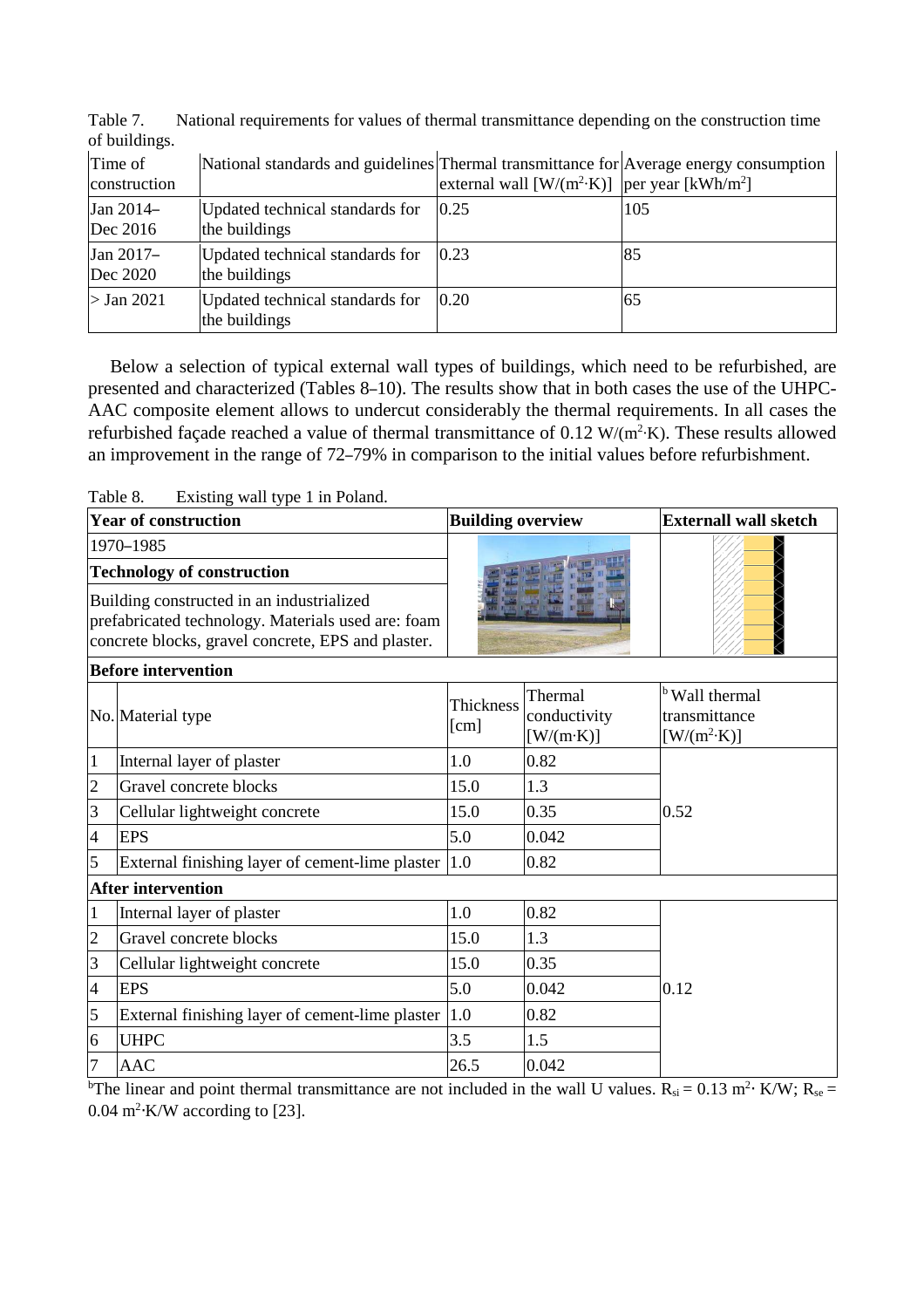| Table 9. | Existing wall type 2 in Poland. |  |  |
|----------|---------------------------------|--|--|
|          |                                 |  |  |

|                | 1 avit 7.<br>$\text{Equation}$ wall type $\angle$ in I orally.<br><b>Year of construction</b>                                                               | <b>Building overview</b> |                                             | <b>Externall wall sketch</b>                                      |  |
|----------------|-------------------------------------------------------------------------------------------------------------------------------------------------------------|--------------------------|---------------------------------------------|-------------------------------------------------------------------|--|
|                | 1970-1985                                                                                                                                                   |                          |                                             |                                                                   |  |
|                | <b>Technology of construction</b>                                                                                                                           |                          |                                             |                                                                   |  |
|                | Buildings constructed in the system industrialized<br>prefabricated system (W-70) were performed from<br>the large scale, finished, prefabricated elements. |                          |                                             |                                                                   |  |
|                | <b>Before intervention</b>                                                                                                                                  |                          |                                             |                                                                   |  |
|                | No. Material type                                                                                                                                           | Thickness<br>[cm]        | Thermal<br>conductivity<br>$[W/(m\cdot K)]$ | <sup>b</sup> Wall thermal<br>transmittance<br>$[W/(m^2 \cdot K)]$ |  |
| $\mathbf{1}$   | Internal layer of plaster                                                                                                                                   | 1.0                      | 0.82                                        |                                                                   |  |
| $\overline{c}$ | Structural layer of reinforced concrete                                                                                                                     | 15.0                     | 2.2                                         |                                                                   |  |
| 3              | Mineral wool insulation                                                                                                                                     | 6.0                      | 0.040                                       | 0.56                                                              |  |
| 4              | External finishing layer of concrete                                                                                                                        | 6.0                      | 1.2                                         |                                                                   |  |
|                | <b>After intervention</b>                                                                                                                                   |                          |                                             |                                                                   |  |
| $\mathbf{1}$   | Internal layer of plaster                                                                                                                                   | 1.0                      | 0.82                                        |                                                                   |  |
| $\overline{c}$ | Structural layer of reinforced concrete                                                                                                                     | 15.0                     | 2.2                                         |                                                                   |  |
| 3              | Mineral wool insulation                                                                                                                                     | 6.0                      | 0.040                                       | 0.12                                                              |  |
| $\overline{4}$ | External finishing layer of concrete                                                                                                                        | 6.0                      | 1.2                                         |                                                                   |  |
| 5              | <b>UHPC</b>                                                                                                                                                 | 3.5                      | 1.5                                         |                                                                   |  |
| 6              | <b>AAC</b>                                                                                                                                                  | 26.5                     | 0.042                                       |                                                                   |  |

<sup>b</sup>The linear and point thermal transmittance are not included in the wall U values.  $R_{si} = 0.13$  m<sup>2</sup> $\cdot$  K/W;  $R_{se} =$  $0.04 \text{ m}^2$ ·K/W according to [23].

Table 10. Existing wall type 3 in Poland.

|                                                                                                                              | <b>Year of construction</b>                         | <b>Building overview</b> |                                             | <b>Externall wall sketch</b>                                                                      |
|------------------------------------------------------------------------------------------------------------------------------|-----------------------------------------------------|--------------------------|---------------------------------------------|---------------------------------------------------------------------------------------------------|
|                                                                                                                              | 1985-1995                                           |                          |                                             |                                                                                                   |
|                                                                                                                              | <b>Technology of construction</b>                   |                          |                                             |                                                                                                   |
| Multi storey, multi-family residential building<br>constructed with large-dimensions elements -<br>cellular concrete blocks. |                                                     |                          |                                             |                                                                                                   |
|                                                                                                                              | <b>Before intervention</b>                          |                          |                                             |                                                                                                   |
|                                                                                                                              | No. Material type                                   | Thickness<br>[cm]        | Thermal<br>conductivity<br>$[W/(m\cdot K)]$ | <sup>b</sup> Wall thermal<br>transmittance<br>$\left[\text{W}/(\text{m}^2 \cdot \text{K})\right]$ |
| $\mathbf{1}$                                                                                                                 | Internal layer of plaster                           | 1.0                      | 0.82                                        |                                                                                                   |
| $\overline{2}$                                                                                                               | Cellular lightweight concrete blocks                | 43.0                     | 0.21                                        | 0.43                                                                                              |
| 3                                                                                                                            | External finishing layer of cement-lime plaster 1.0 |                          | 0.82                                        |                                                                                                   |
|                                                                                                                              | <b>After intervention</b>                           |                          |                                             |                                                                                                   |
| 1                                                                                                                            | Internal layer of plaster                           | 1.0                      | 0.82                                        |                                                                                                   |
| $\overline{2}$                                                                                                               | Cellular lightweight concrete blocks                | 43.0                     | 0.21                                        |                                                                                                   |
| 3                                                                                                                            | External finishing layer of cement-lime plaster 1.0 |                          | 0.82                                        | 0.12                                                                                              |
| $\overline{4}$                                                                                                               | <b>UHPC</b>                                         | 3.5                      | 1.5                                         |                                                                                                   |
| 5                                                                                                                            | <b>AAC</b>                                          | 26.5                     | 0.042                                       |                                                                                                   |

<sup>b</sup>The linear and point thermal transmittance are not included in the wall U values.  $R_{si} = 0.13$  m<sup>2</sup> $\cdot$  K/W;  $R_{se} =$  $0.04 \text{ m}^2$  K/W according to [23].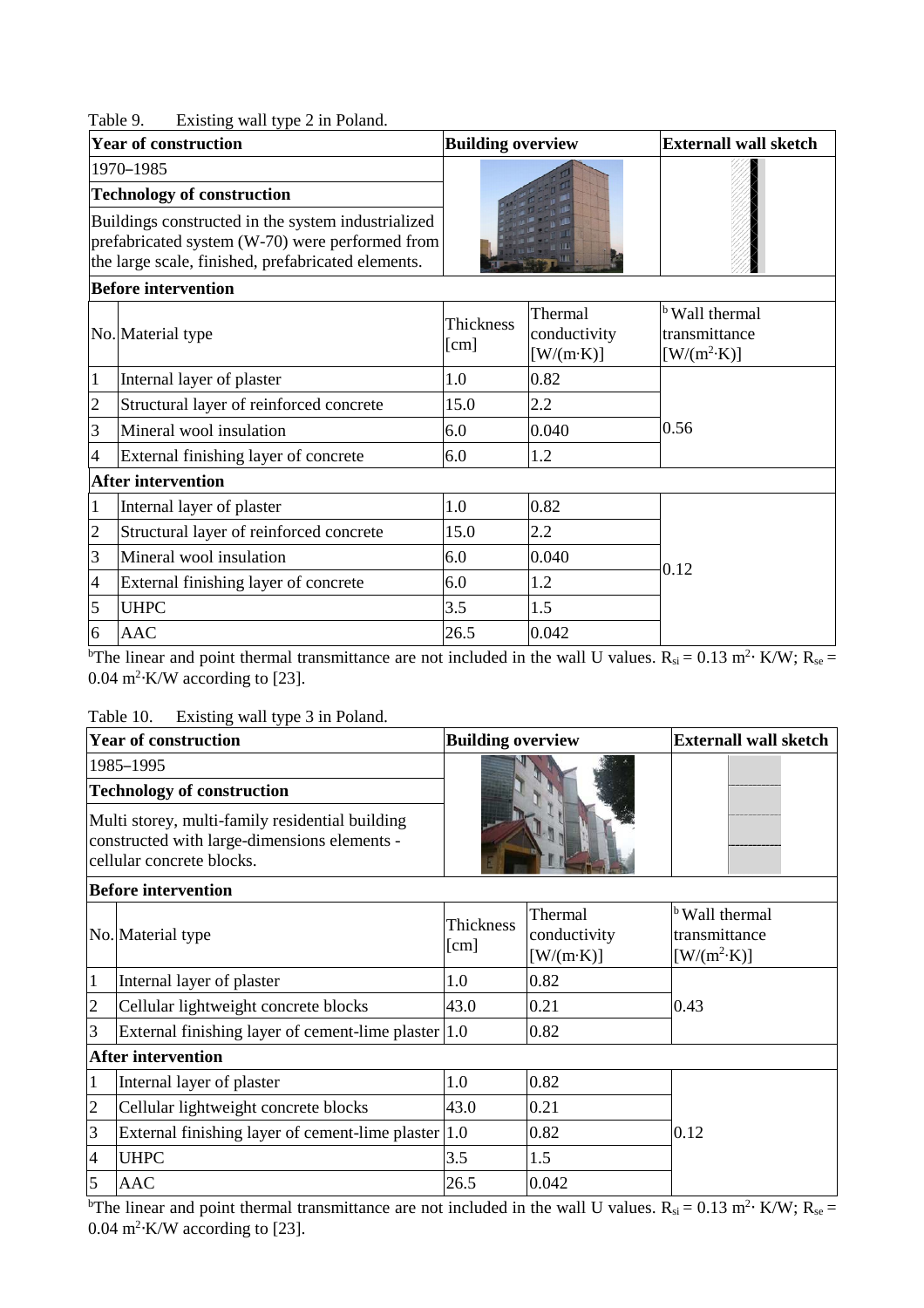#### **Conclusions**

The box-shaped concept is a simple and robust solution for the façade elements. Besides the good structural performance, the concept enables efficient protection of the insulation material during transport, installation and use. Additionally, due to the absence of reinforcement and connectors through the insulation, the production technology does not involve major labourintensive tasks, which is desirable for scale-up. The two-step casting is a reliable technique to produce the composite elements. The structural behaviour of the façade elements is mainly influenced by the presence of the upturning edges that are able to increase the stiffness of the element and to reduce the thickness of the external layer. The insulation material has no influence on the structural behaviour of the UHPC boxes. In conclusion, the quality of the bond between the external layer and the upturning edge is a key parameter to define the bearing capacity of the element. The production technology, based on the two-step manufacturing of UHPC boxes and 'gluing' of AAC blocks on hardened UHPC was found to be the best option. The one-step manufacturing of full-scale UHPC boxes appears too complex and will not be investigated further. For the façade element for refurbishment a limited thermal transmittance value of about 0.23  $W/(m^2·K)$  was observed. No point thermal bridges were detected. The influence of the edges as potential thermal bridges should be also considered. However, the possible heat loss can be minimized applying insulation materials and anchoring systems. The validation of the efficiency of thermal solution was assessed considering a potential refurbishment intervention on existing walls. The results show that the application or the UHCP-AAC façade element allows undercutting the value of thermal transmittance of more than 70%. The value of thermal transmittance obtained is considerably below the threshold that will be introduced in Poland for the buildings in 2021.

#### **Acknowledgements**

This research study was made possible with the support of the European Union's Seventh Framework Programme for research, technological development and demonstration under grant agreement no. 608893 (H-House, www.h-house-project.eu).

#### **References**

[1] F. de Larrard, T. Sedran, Optimization of ultra-high-performance concrete by the use of a packing model, Cem. Concr. Res. 24 (1994) 997-1009.

[2] B. Kim, G. Koh, J. Cho, J. Park, Y. Kim, S. Park, K. Cho, C. Joh, J. Kang, K. Kwon, Toward the next generation of concrete structures: recent advances in UHPC technology. In: IABSE Symposium Report 106, 14, (2016) 46-59.

[3] T.M. Ahlborn, D.L. Misson, E.J. Peuse, C.G. Gilbertson, Durability and strength characterization of ultra-high performance concrete under variable curing regimes. In: Proc. 2nd Int. Symp. on Ultra High Performance Concrete, Kassel, Germany (2008) 197-204.

[4] M. Thomas, B. Green, E. O'Neal, V. Perry, S. Hayman, A. Hossack, Marine performance of UHPC at Treat Island. In: Proc. 3<sup>rd</sup> Int. Symp. on Ultra High Performance Concrete, Kassel, Germany (2012) 365-370.

[5] J. Piérard, B. Dooms, N. Cauberg, Evaluation of durability parameters of UHPC using accelerated lab tests. In: Proc. 3rd Int. Symp. on Ultra High Performance Concrete, Kassel, Germany (2012) 371-376.

[6] P. Acker, M. Behloul, Ductal® technology: a large spectrum of properties, a wide range of applications. In: Proc. 1st Int. Symp. on Ultra High Performance Concrete, Kassel, Germany (2004) 11-23.